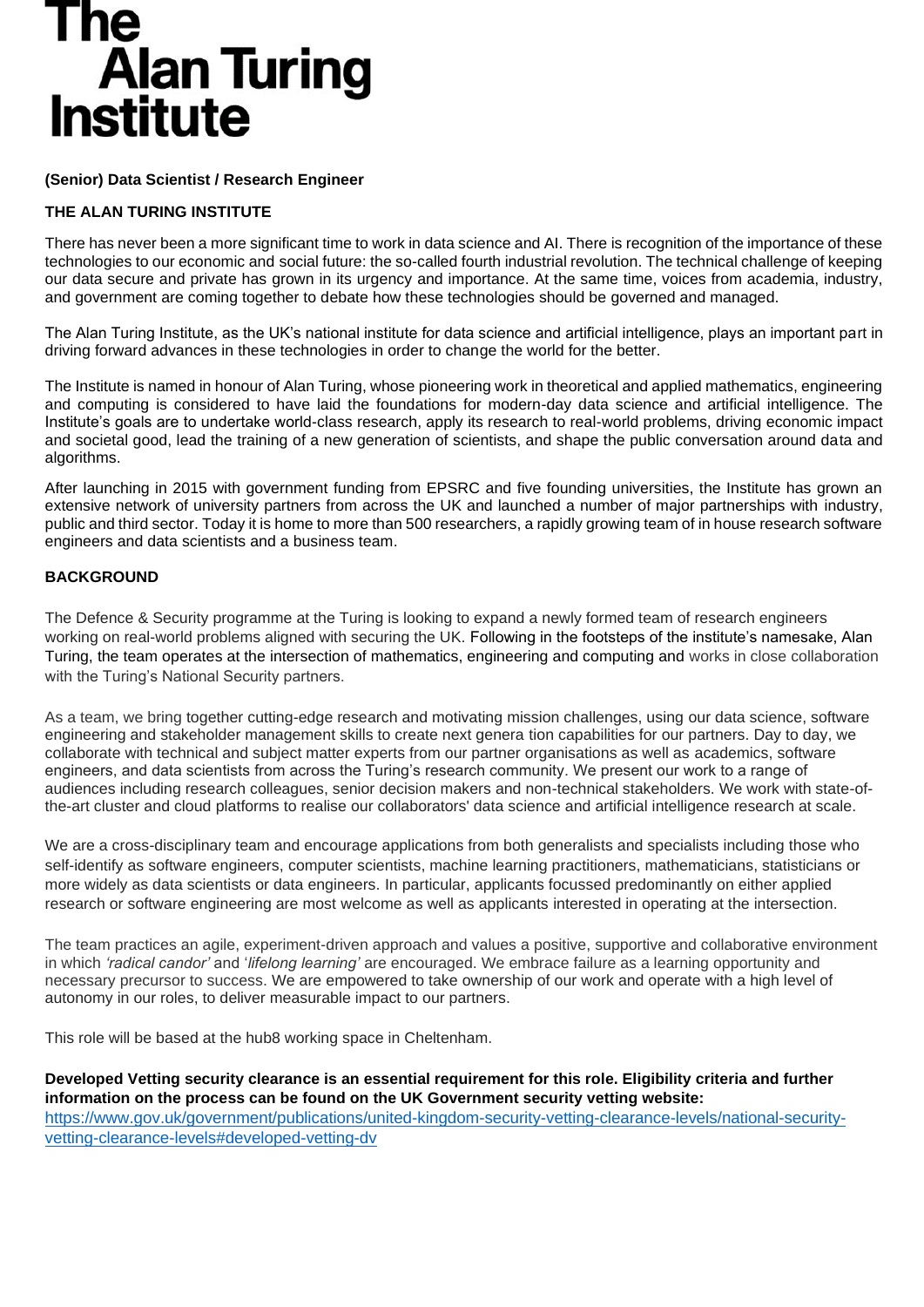## The **Alan Turing**<br>Institute

#### **DUTIES AND RESPONSIBILITIES**

Successful candidates will:

- Understand the problems of the Turing's partners, and develop appropriate approaches to solving these problems.
- Perform experiments and develop capabilities, which might include: building and deploying machine learning models; applying data science, statistical and algorithmic techniques to data; building microservices, data processing/engineering systems and platforms or developing user interfaces and/or visualisations.
- Develop, implement and adapt state-of-the-art and novel data science and artificial intelligence techniques emerging from the Institute and elsewhere to problems faced by the Turing's partners.
- Present, disseminate and explain our work including: Documenting capabilities, processes and systems for effective and efficient reuse across multiple domains; Presentation at Defence and Security programme events including monthly meetups and wider Turing events; Presentation at Partner reading groups, conferences and to Partner stakeholders; Publication, support and maintenance of research/prototype software.

In addition, for **senior staff only**, successful candidates may:

- Provide technical project management and leadership for research projects, ensuring successful outcomes; Liaise with clients and colleagues to understand and prioritise project goals, and balancing client value with research outputs;
- Line manage other staff within the group, supporting their career development aspirations.
- Take ownership of a particular domain challenge area or methodology for the group.
- Develop new projects in conjunction with colleagues, authoring research proposals and agreeing involvement for the group in activities across the institute.

Please note that job descriptions cannot be exhaustive, and the post-holder may be required to undertake other duties, which are broadly in line with the above key responsibilities. This job description is written at a specific time and is subject to changes as the demands of the Institute and the role develop.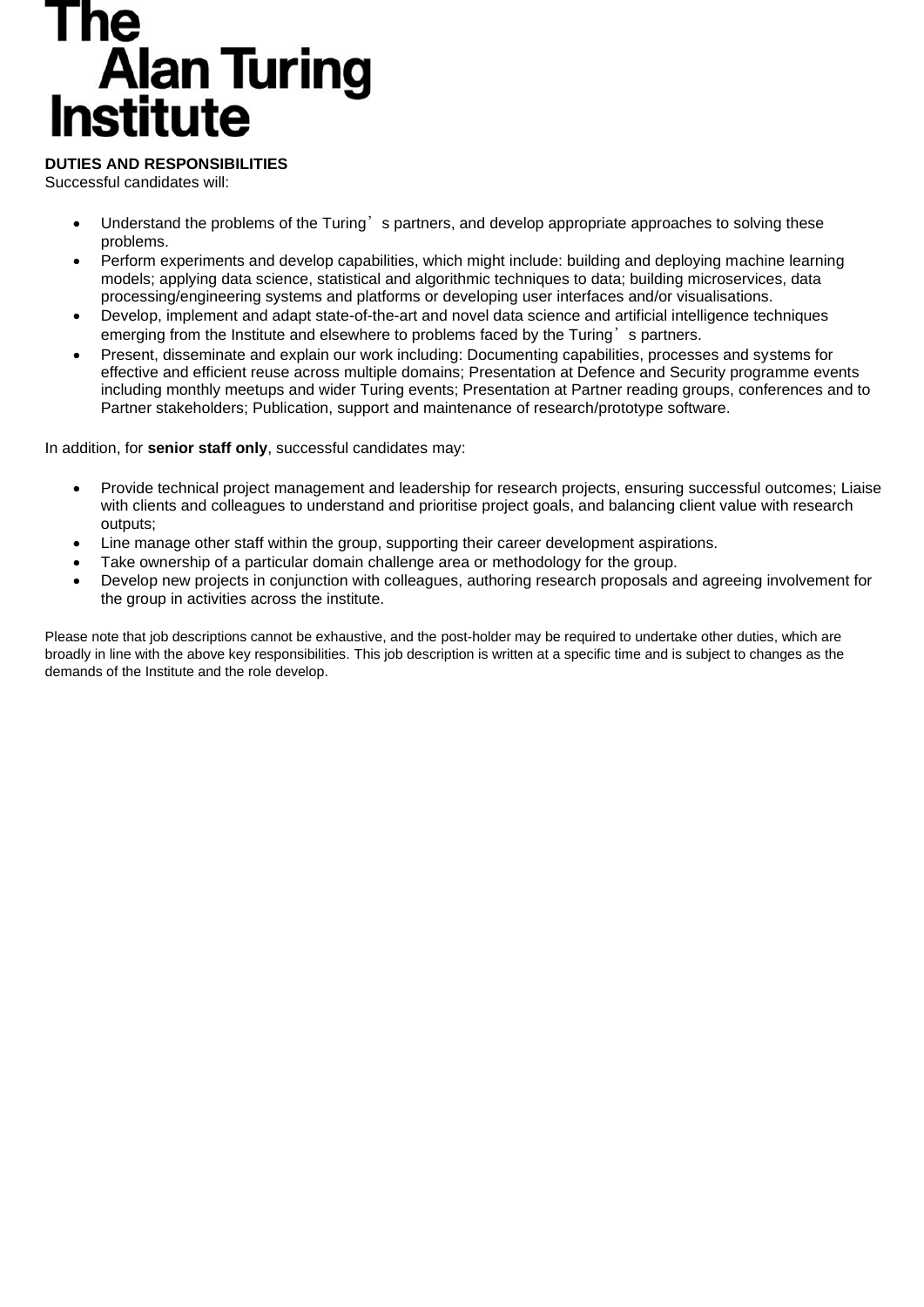## The<br>Alan Turing<br>Institute

#### **PERSON SPECIFICATION**

| <b>Skills and Requirements</b><br>Post holders will be expected to demonstrate the following                                                                                                                                                                                                              | <b>Essential (E)</b><br>Desirable (D) | <b>Tested at</b><br>application(a)<br><b>Tested at interview</b><br>(i) |
|-----------------------------------------------------------------------------------------------------------------------------------------------------------------------------------------------------------------------------------------------------------------------------------------------------------|---------------------------------------|-------------------------------------------------------------------------|
|                                                                                                                                                                                                                                                                                                           |                                       |                                                                         |
| <b>Education/Qualification</b>                                                                                                                                                                                                                                                                            |                                       |                                                                         |
| Undergraduate-level degree or higher in computer science, engineering, data science,<br>mathematics, statistics or a related-discipline.                                                                                                                                                                  | Е                                     | A                                                                       |
| A PhD degree or equivalent professional experience in a field with significant use of both<br>computer programming and advanced algorithmic, statistical or numerical techniques.                                                                                                                         | D                                     | A                                                                       |
| <b>Knowledge and Experience</b>                                                                                                                                                                                                                                                                           |                                       |                                                                         |
| Professional experience in a field or sector with significant use of both computer<br>programming and advanced algorithmic, statistical or numerical techniques.                                                                                                                                          | Е                                     | A/I                                                                     |
| Fluency in one or more modern programming languages used in data science. In particular,<br>we predominantly work in Python, but demonstrable use of other programming languages<br>(e.g. modern C++, Java, Scala, Julia, R, Javascript, Rust, Go) together with a facility for<br>learning new languages | Е                                     | A/I                                                                     |
| An understanding of the importance of good practices for producing reliable software and<br>reproducible analyses (e.g. version control, issue tracking, automated testing, package<br>management, literate analysis tools such as Jupyter)                                                               | Е                                     | A/I                                                                     |
| Experience managing, structuring, and analysing research data as well as experience<br>managing and organising the parameters and results of computational experiments.                                                                                                                                   | D                                     | A/I                                                                     |
| (SENIOR ONLY) Experience leading a project to a successful conclusion.                                                                                                                                                                                                                                    | Е                                     | A/I                                                                     |
| (SENIOR ONLY) Demonstrable experience managing conflict and resolving stakeholder<br>tensions.                                                                                                                                                                                                            | Е                                     | A/I                                                                     |
| (SENIOR ONLY) Experience in making or evaluating the case for new projects (e.g.<br>authoring or evaluating research proposals or business cases)                                                                                                                                                         | D                                     | A/I                                                                     |
| Direct experience developing and deploying technologies in support of Defence and National<br>Security organisations.                                                                                                                                                                                     | D                                     | A/I                                                                     |
| Machine learning, including experience with one or more established software libraries (e.g.<br>Tensorflow, Keras, PyTorch, scikit-learn).                                                                                                                                                                | D                                     | A/I                                                                     |
| Working with (relational and non-relational) databases and APIs to access data<br>programmatically using query languages (e.g. SQL, Elastic Query DSL, GraphQL).                                                                                                                                          | D                                     | A/I                                                                     |
| Experience of developing analytics suited to large-scale data processing (e.g. Spark).                                                                                                                                                                                                                    | D                                     | A/I                                                                     |
| Experience of deploying and maintaining developed capabilities operationally.                                                                                                                                                                                                                             | D                                     | A/I                                                                     |
| User interface design and development with web technologies, especially for data<br>visualisation and knowledge representation.                                                                                                                                                                           | D                                     | A/I                                                                     |
| Experience with public cloud platforms and related technologies.                                                                                                                                                                                                                                          | D                                     | A/I                                                                     |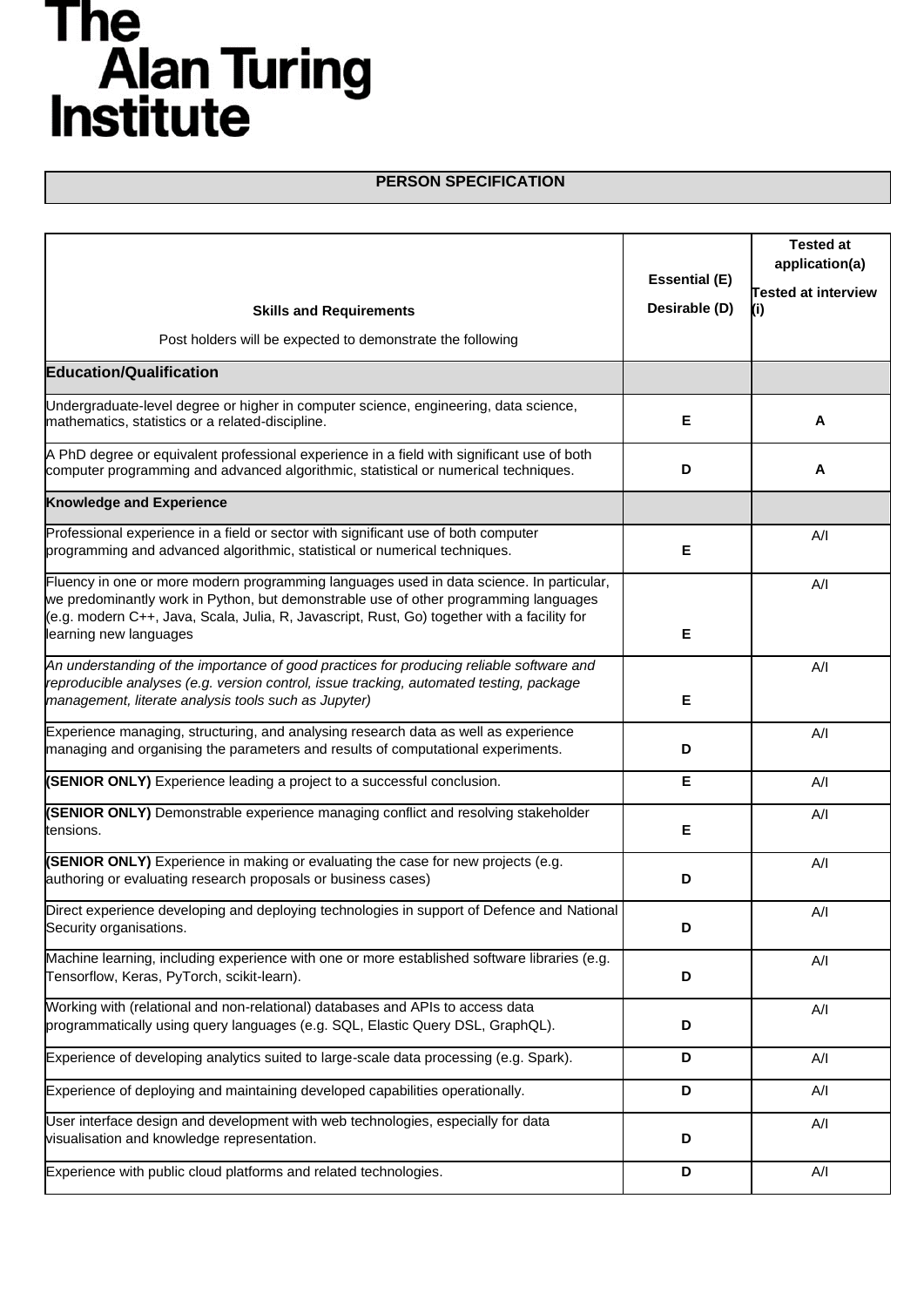# **The<br>Alan Turing<br>Institute**

| <b>Communication</b>                                                                                                                                                                                                                                                                                                           |   |     |
|--------------------------------------------------------------------------------------------------------------------------------------------------------------------------------------------------------------------------------------------------------------------------------------------------------------------------------|---|-----|
| Excellent written and verbal communication skills, demonstrated by, for example, experience<br>in the visual representation of quantitative data, documentation of software packages or data<br>resources, the authoring of research papers or technical reports, or giving presentations or<br>classes on technical subjects. | D | A/I |
| <b>Initiative and Problem Solving</b>                                                                                                                                                                                                                                                                                          |   |     |
| Ability to lead one's own work independently, including planning and execution, and to<br>collaborate productively as part of a team.                                                                                                                                                                                          | E | A/I |
| Visualisation for understanding large, complex, or high-dimensional data.                                                                                                                                                                                                                                                      | D | A/I |
| <b>Analysis and Research</b>                                                                                                                                                                                                                                                                                                   |   |     |
| Ability to rapidly assimilate new computational and mathematical ideas and techniques on<br>the job, at a more than superficial level, and apply them successfully.                                                                                                                                                            | Е | A/I |
| Ability to contribute and maintain and/or lead research software projects.                                                                                                                                                                                                                                                     | D | A/I |
| Automated testing, software quality assurance, infrastructure-as-code and continuous<br>integration.                                                                                                                                                                                                                           | D | A/I |
| Developing for containerised, micro-service focussed deployment (e.g. Docker, Kubernetes).                                                                                                                                                                                                                                     | D | A/I |
| <b>Team Development</b>                                                                                                                                                                                                                                                                                                        |   |     |
| (SENIOR ONLY) Experience mentoring and evaluating the work of others (formal line<br>management experience is not essential, but such applicants should be able to show<br>significant evidence of informal mentorship.)                                                                                                       | Е | A/I |
| <b>Other Requirements</b>                                                                                                                                                                                                                                                                                                      |   |     |
| Commitment to EDI principles and to the Organisation values                                                                                                                                                                                                                                                                    | E |     |
| Hold or be able to obtain Developed Vetting (DV) Clearance                                                                                                                                                                                                                                                                     | Е |     |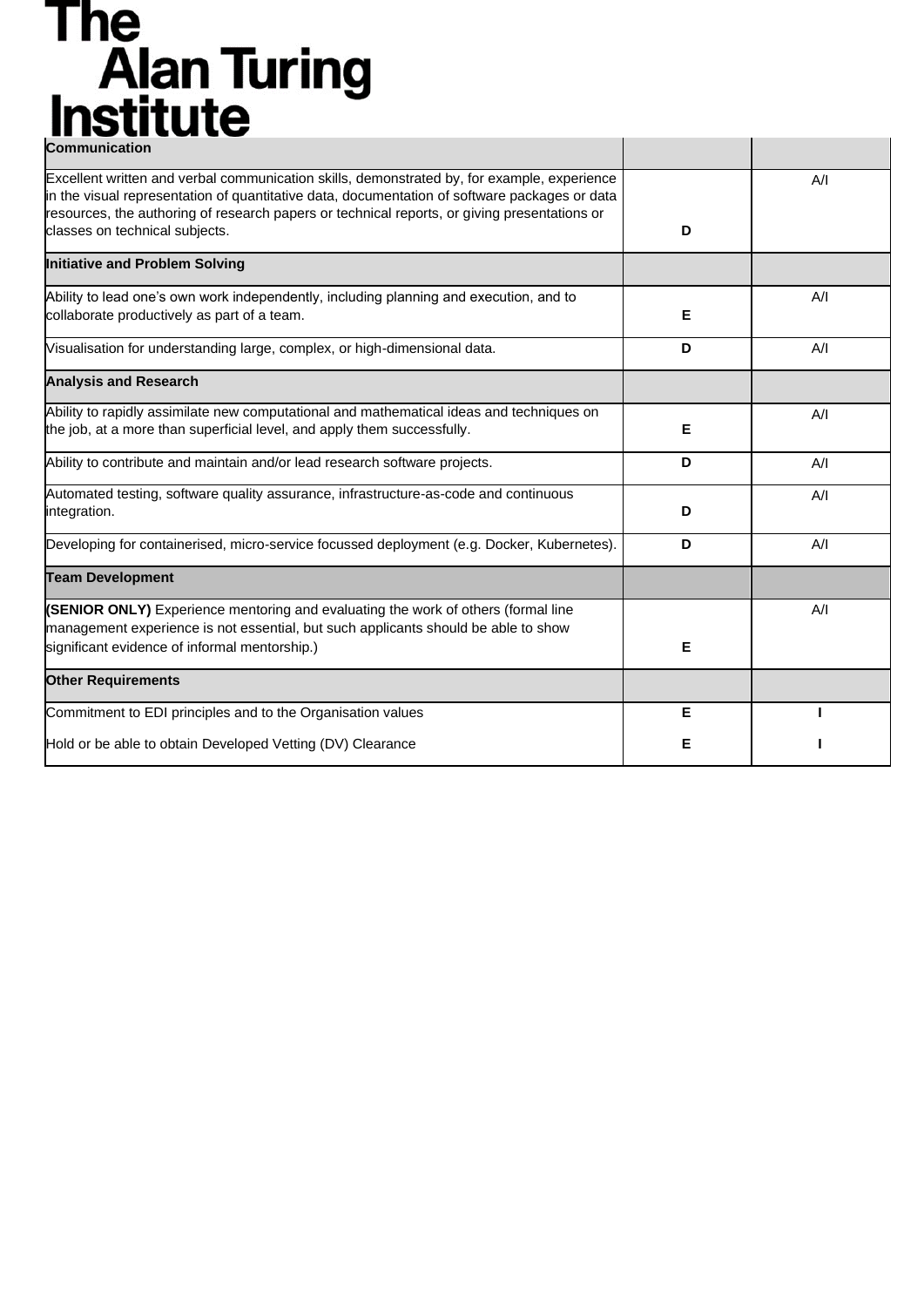## The **Alan Turing**<br>Institute

### **Our Values**

The Alan Turing Institute is committed to equality diversity and inclusion and to eliminating discrimination. All employees are expected to embrace, follow and promote our [EDI Principles](https://www.turing.ac.uk/about-us/equality-diversity-and-inclusion) and Our Values.



#### **APPLICATION PROCEDURE**

If you are interested in this opportunity, please click the apply button below. You will need to register on the applicant portal and complete the application form including your CV and covering letter. If you have questions about the role or would like to apply using a different format, please contact us on 0203 862 3340, or email [recruitment@turing.ac.uk.](mailto:recruitment@turing.ac.uk)

**The successful candidate will be required to undergo a pre-screening check prior to an offer being made. This check will be carried out by HMG Defence and Security Partners. Please be advised, by submitting your application you are consenting to this check, and your personal details (full name, date of birth and home address) to be passed onto our HMG Defence and Security Partners to carry out this check.**